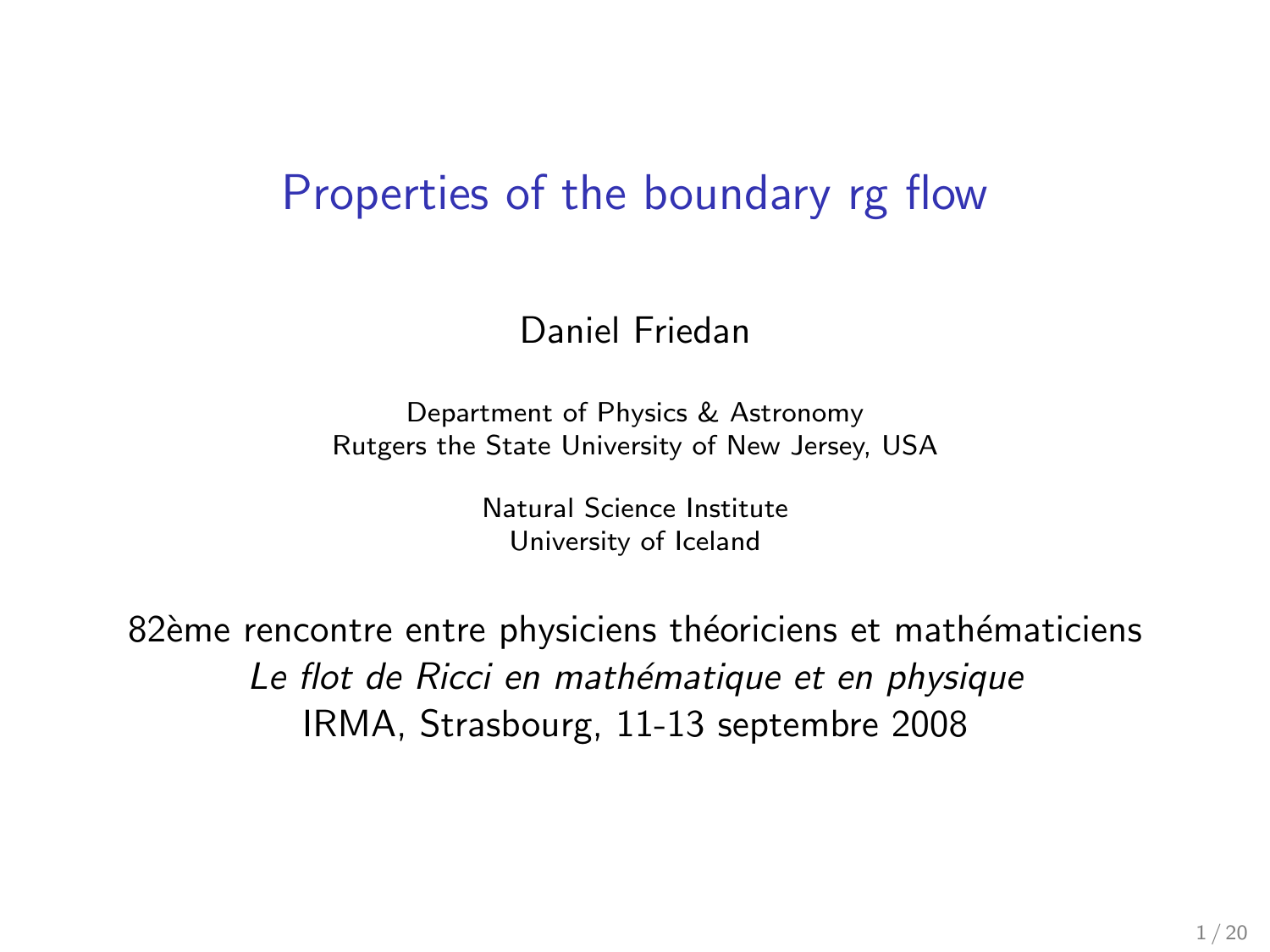## Geometry  $\rightarrow$  1+1d quantum field theory

- $\triangleright$  the space of Riemannian manifolds  $\rightarrow$  the space of 1+1d qfts
- ▶ Ricci flow  $\rightarrow$  renormalization group (rg) flow
- $\triangleright$  the space of submanifolds of Ricci-flat manifolds (and Ricci-solitons)  $\rightarrow$  the space of boundary qfts
- **If** mean curvature flow of submanifolds  $\rightarrow$  boundary rg flow

The boundary rg is a gradient flow. (A. Konechny & DF, 2003)

I hope to convey some of what quantum field theories are and what we can say about them, in general.

The analogous result for the mean curvature flow is trivial (gradient of submanifold volume).

Will the connection between geometric flows and rg flows prove useful for either?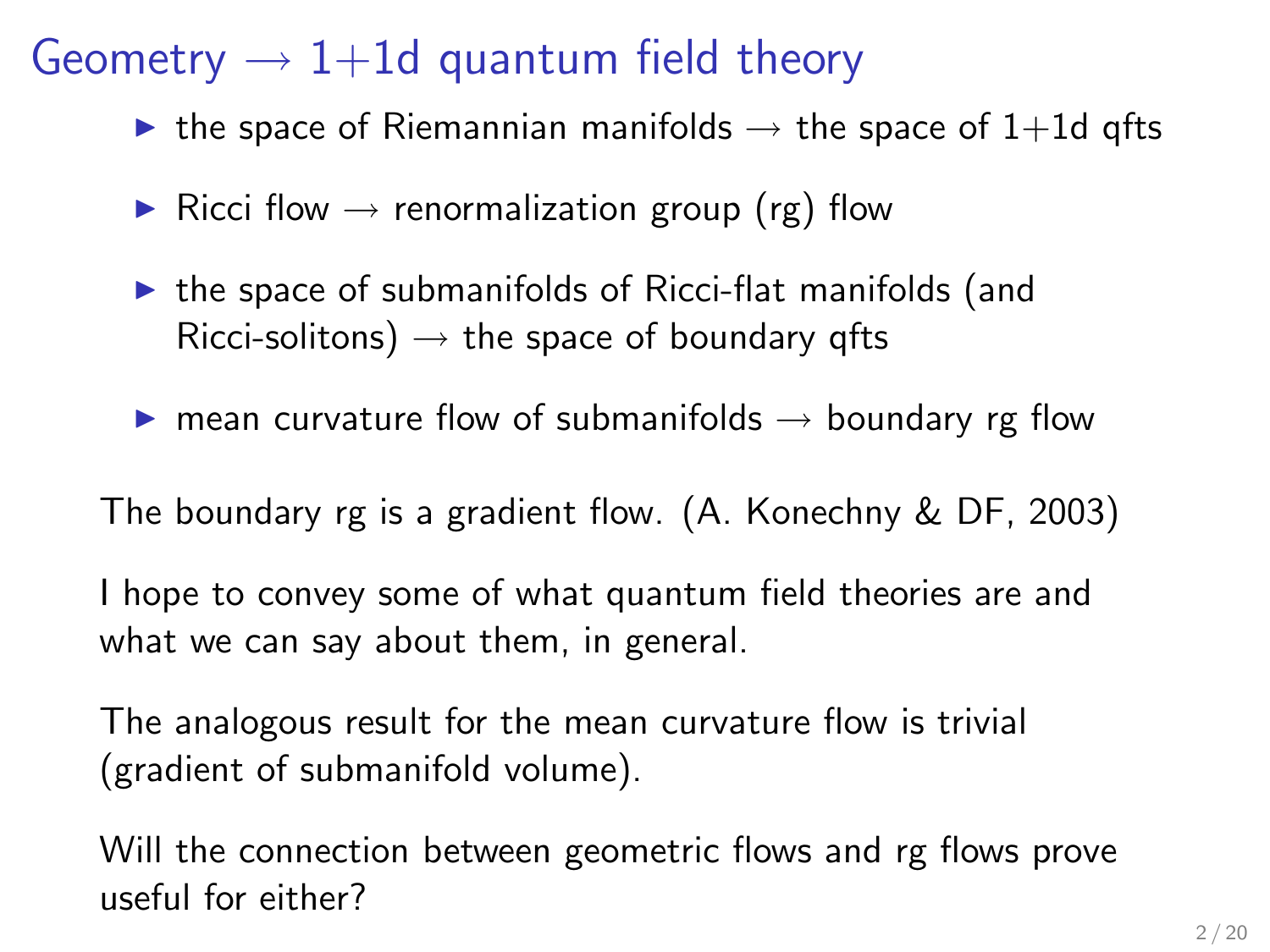## Example: the 2d nonlinear model

#### the geometry:

 $\blacktriangleright$  a manifold M with Riemannian metric  $g$ 

### the  $1+1d$  quantum field theory (formally):

- $\blacktriangleright$  a Hilbert space  $\mathcal{H} = L_2(\mathrm{Maps} \ \phi \colon \mathbb{R} \to M)$  or  $(\mathrm{Maps} \ S^1 \to M)$
- $\blacktriangleright$  a hamiltonian operator H on  $\mathcal H$

$$
H = \int_{\mathbb{R}} dx \, \left[ \Delta_{\phi(x)} + g(\partial_x \phi, \partial_x \phi) \right]
$$

**an algebra of local operators**  $\mathcal{O}(x)$ , e.g.

$$
\mathcal{O}_f(x) = f(\phi(x)) \qquad f \in C^\infty(M)
$$

time translation:  $\mathcal{O}(x,t) = e^{itH}\mathcal{O}(x)e^{-itH}$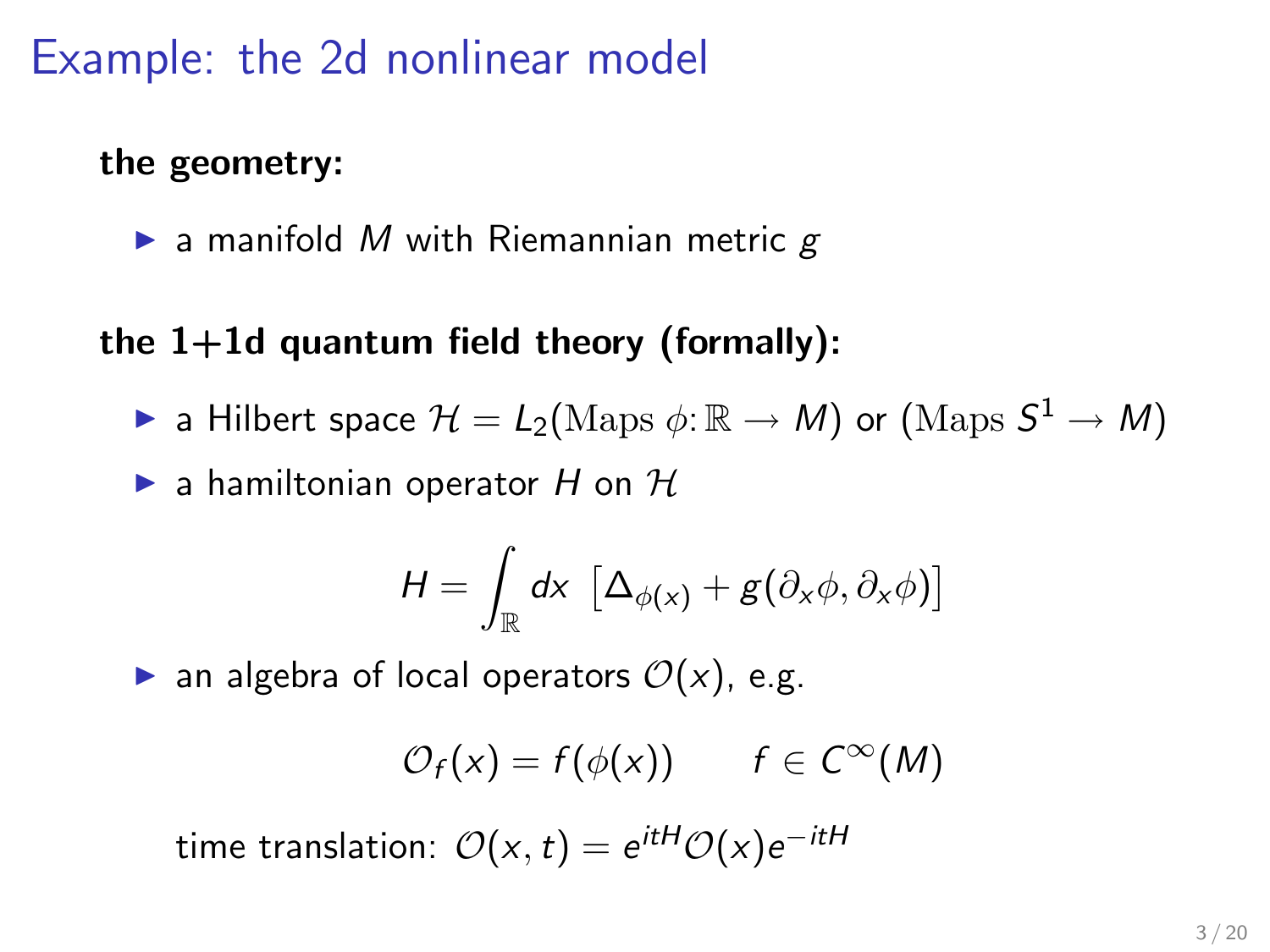### Path integral formulation as 2d euclidean qft

$$
\tau = it \qquad e^{-itH} = e^{-\tau H}
$$

path integral for  $e^{-\beta H}$ :

$$
e^{-\beta H}(\phi_{\beta}, \phi_0) = \int\limits_{\phi:[0,\beta]\times\mathbb{R}\to M} \mathcal{D}\phi \ e^{-S(\phi)}
$$

$$
S(\phi) = \int_0^\beta d\tau \int_{-\infty}^\infty dx \, [g(\partial_\tau \phi, \partial_\tau \phi) + g(\partial_x \phi, \partial_x \phi)]
$$

partition function:

$$
Z = \text{tr } e^{-\beta H} = \int\limits_{\phi: S^1 \times \mathbb{R} \to M} \mathcal{D}\phi \ e^{-S(\phi)}
$$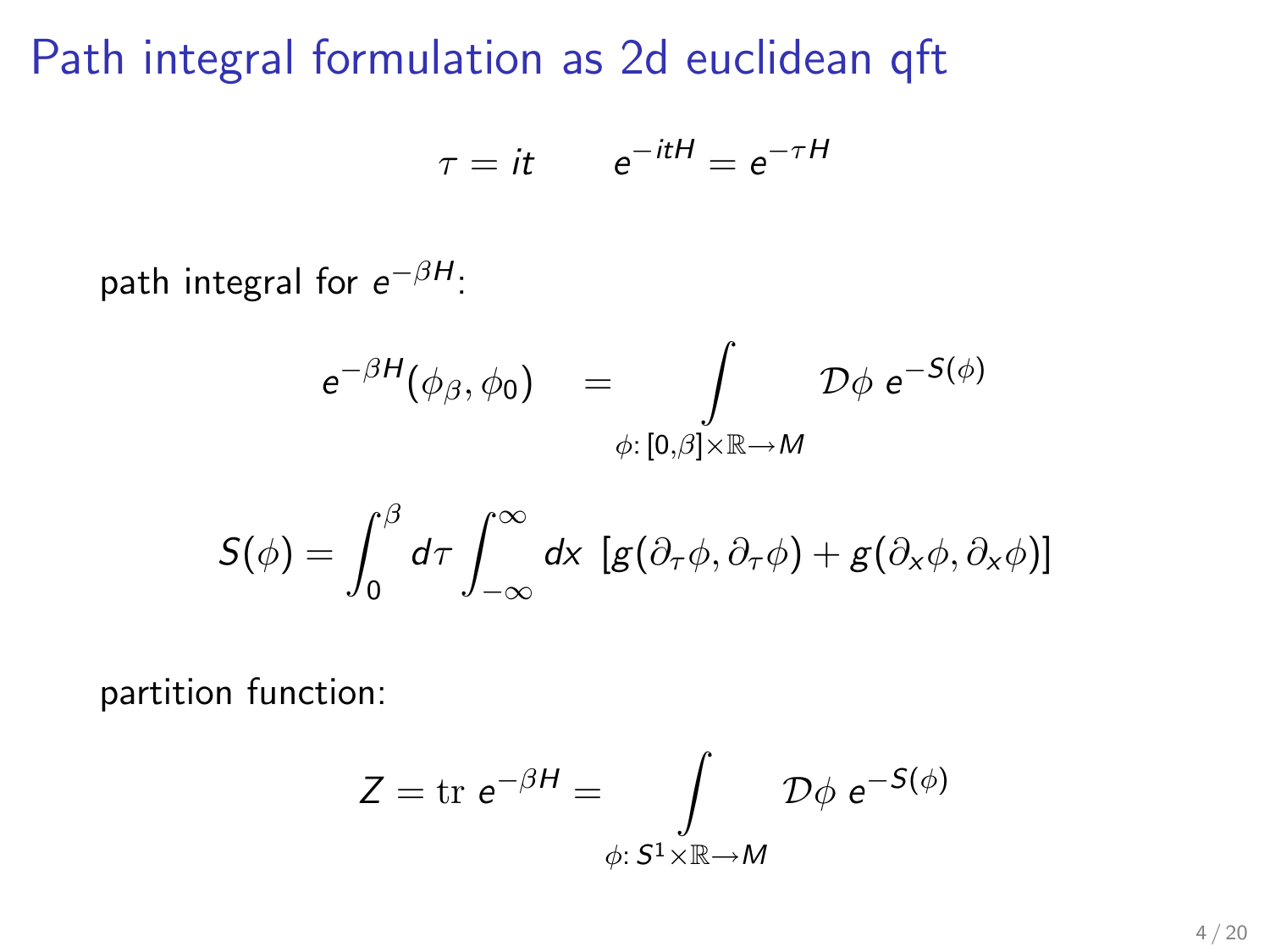### Less formally: cutoff qft

Choose a unit  $\Lambda_0^{-1}$ of 2d distance:  $(ds)^2 = \Lambda_0^2[(dx)^2 + (d\tau)^2]$ . Take  $x \in \mathbb{Z}/\Lambda_0$  instead of  $\mathbb{R}$  (or  $\mathbb{Z}_N/\Lambda_0$  instead of  $S^1$ )

$$
\mathcal{H}=\bigotimes_{x\in\mathbb{Z}/\Lambda_0}L_2(M)
$$

$$
H = \sum_{x} \Lambda_0^{-1} \left( \Delta_{\phi(x)} + \Lambda_0^2 \operatorname{dist}_{g}^2 \left[ \phi(x), \phi(x + \Lambda^{-1}) \right] \right)
$$

We can take  $\Lambda_0^{-1} \to 0$ , at least perturbatively: replacing the metric  ${\mathsf g}$  with  $\alpha'^{-1}{\mathsf g}$ , and expanding the path integral in powers of  $\alpha'.$ 

$$
S(\phi) = \int_0^\beta d\tau \int_{-\infty}^\infty dx \, \left[ \alpha'^{-1} g(\partial_\tau \phi, \partial_\tau \phi) + \alpha'^{-1} g(\partial_x \phi, \partial_x \phi) \right]
$$

The path integral is then concentrated near the constant maps. Transverse to the constants, it is a gaussian measure plus a small perturbation (evaluated by Feynman diagram technology).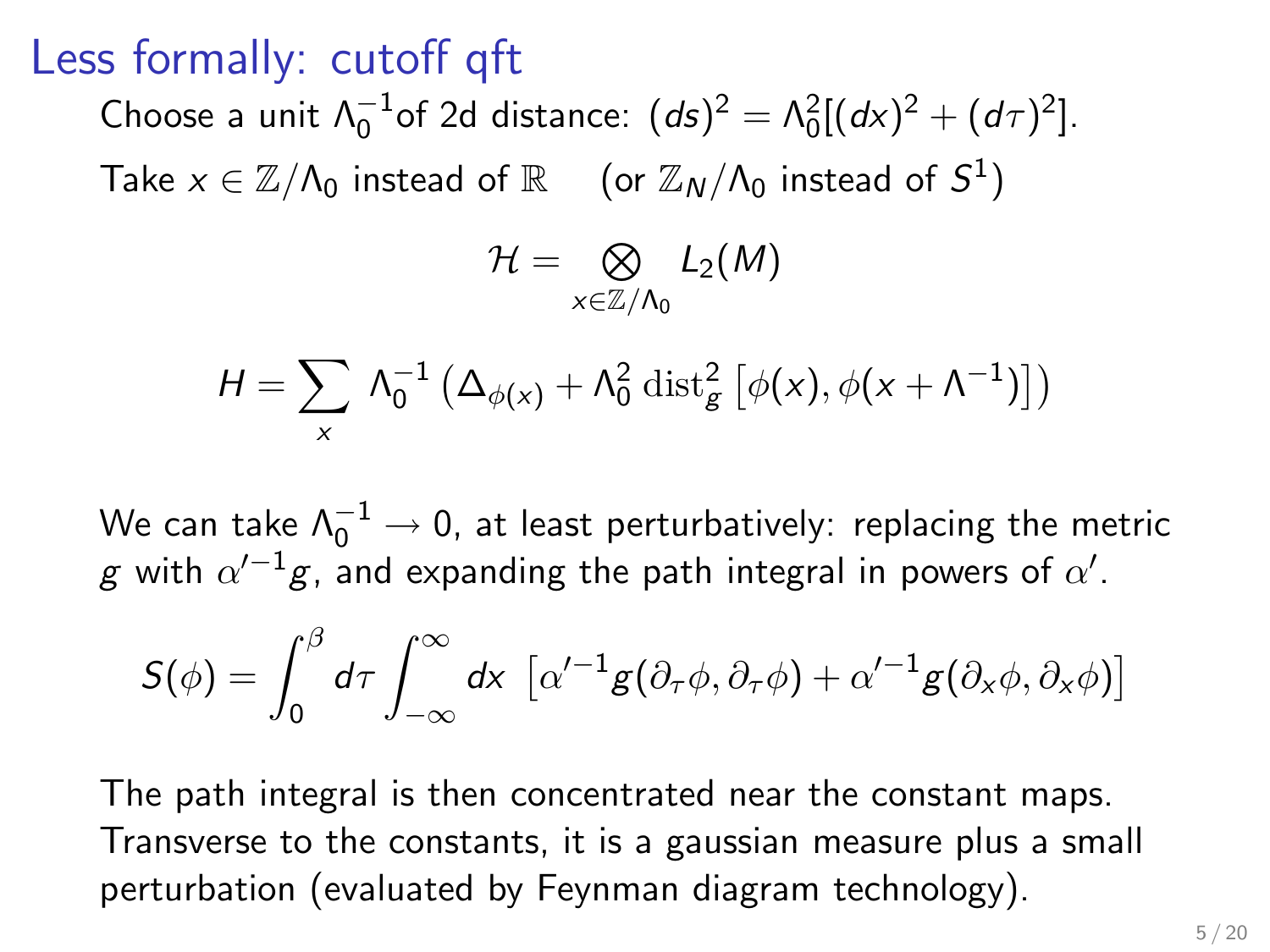# The renormalization group (rg)

To take the limit  $\Lambda_0^{-1} \to 0$ , we need to let  $\alpha'^{-1}g$  depend on  $\Lambda_0$ ,

$$
-\Lambda_0 \frac{d}{d\Lambda_0} \left( \alpha'^{-1} g_{\Lambda_0} \right) = \beta \left( \alpha'^{-1} g_{\Lambda_0} \right) = - \text{Ricci} \left( \alpha'^{-1} g_{\Lambda_0} \right) + O(\alpha')
$$

 $\beta$  is a vector field on the space of Riemannian manifolds (a formal power series in  $\alpha'$ ). It generates the (perturbative) rg flow.

Fix a unit of distance Λ<sup>-1</sup>. Hold  $\alpha'^{-1}g_\Lambda$  fixed while  $\Lambda_0^{-1} \to 0$ . (We need stability in the past/ultraviolet to get a well-defined qft.)

The result is a continuum (perturbative) qft depending on

$$
\blacktriangleright (M, \alpha'^{-1} g_{\Lambda})
$$

ightharpoonup the 2d metric  $ds^2 = \Lambda^2 \left[ (dx)^2 + (d\tau)^2 \right]$ 

and is invariant under the  $rg =$  simultaneous increase of the unit of distance  $\Lambda^{-1}$  and flow of the target metric along  $\beta.$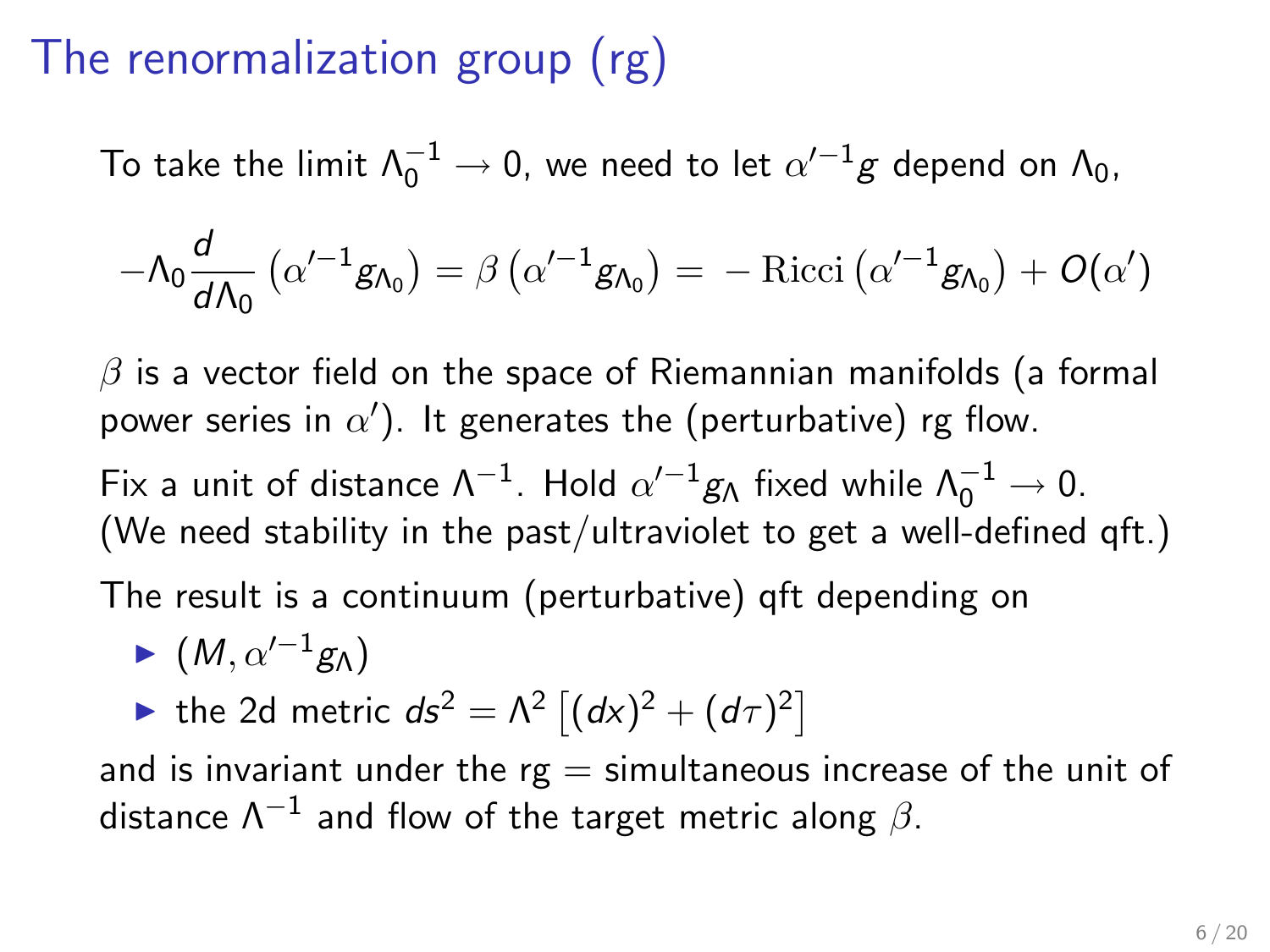## The space of qfts

(cf. the space of Riemannian manifolds)

Parametrized locally by coordinates  $\lambda^i$ , the *coupling constants*,

$$
H(\lambda) = H(0) - \int dx \, \Lambda \, \lambda^i \mathcal{O}_i(x)
$$

Finitely many  $\lambda^i$  because unstable manifolds are finite dimensional.

Partition function

$$
Z(\Lambda\beta,\lambda) = \text{tr } e^{-\beta H(\lambda)}
$$

Invariant under the rg flow generated by  $\beta^i(\lambda)$ , a vector field on the space of qfts:

$$
\left(-\Lambda \frac{\partial}{\partial \Lambda} + \beta^i(\lambda) \frac{\partial}{\partial \lambda^i}\right) Z = 0
$$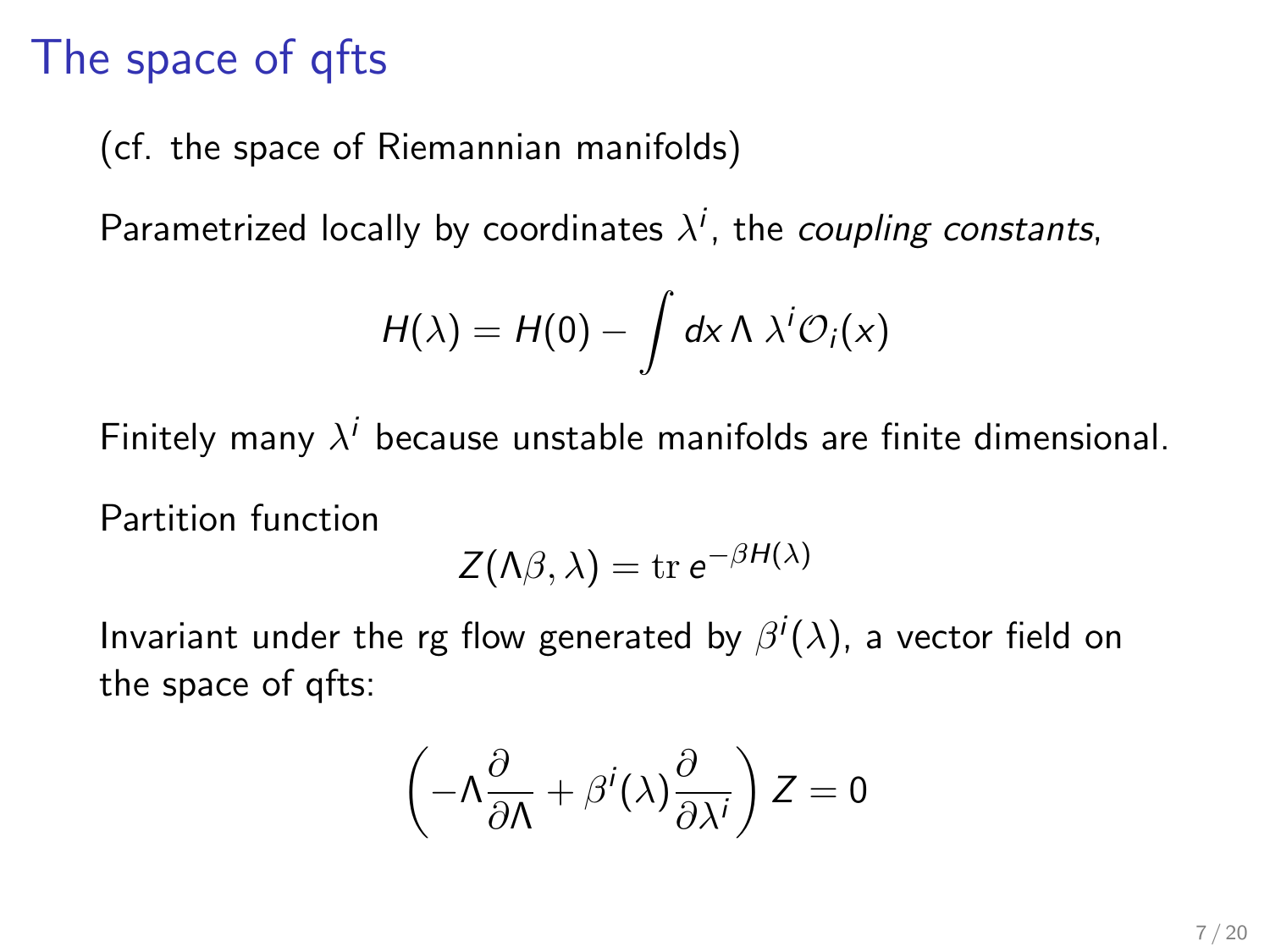### Boundary conditions

Quantum field theory on a 1d space with boundary (the half-line)

$$
\underbrace{\bullet \qquad \qquad \bullet \qquad \qquad }_{0} \qquad x \to \qquad \qquad \underbrace{L'} \qquad (L \to \infty)
$$

The hamiltonian needs a boundary condition at  $x = 0$ (and at  $x = L$ , but that boundary decouples in the limit  $L \rightarrow \infty$ ).

#### Example: d-branes in the nonlinear model

Choose a submanifold  $N \subset M$ . Boundary condition at  $x = 0$ : require  $\phi(0) \in N$ .

N parametrizes boundary qfts associated with the given bulk qft parametrized by  $(M, \alpha'^{-1}g)$ .

N flows under the rg by a vector field on  $N$  in the normal bundle: the mean curvature vector field  $k^I(\phi)$  plus  $O(\alpha')$  corrections.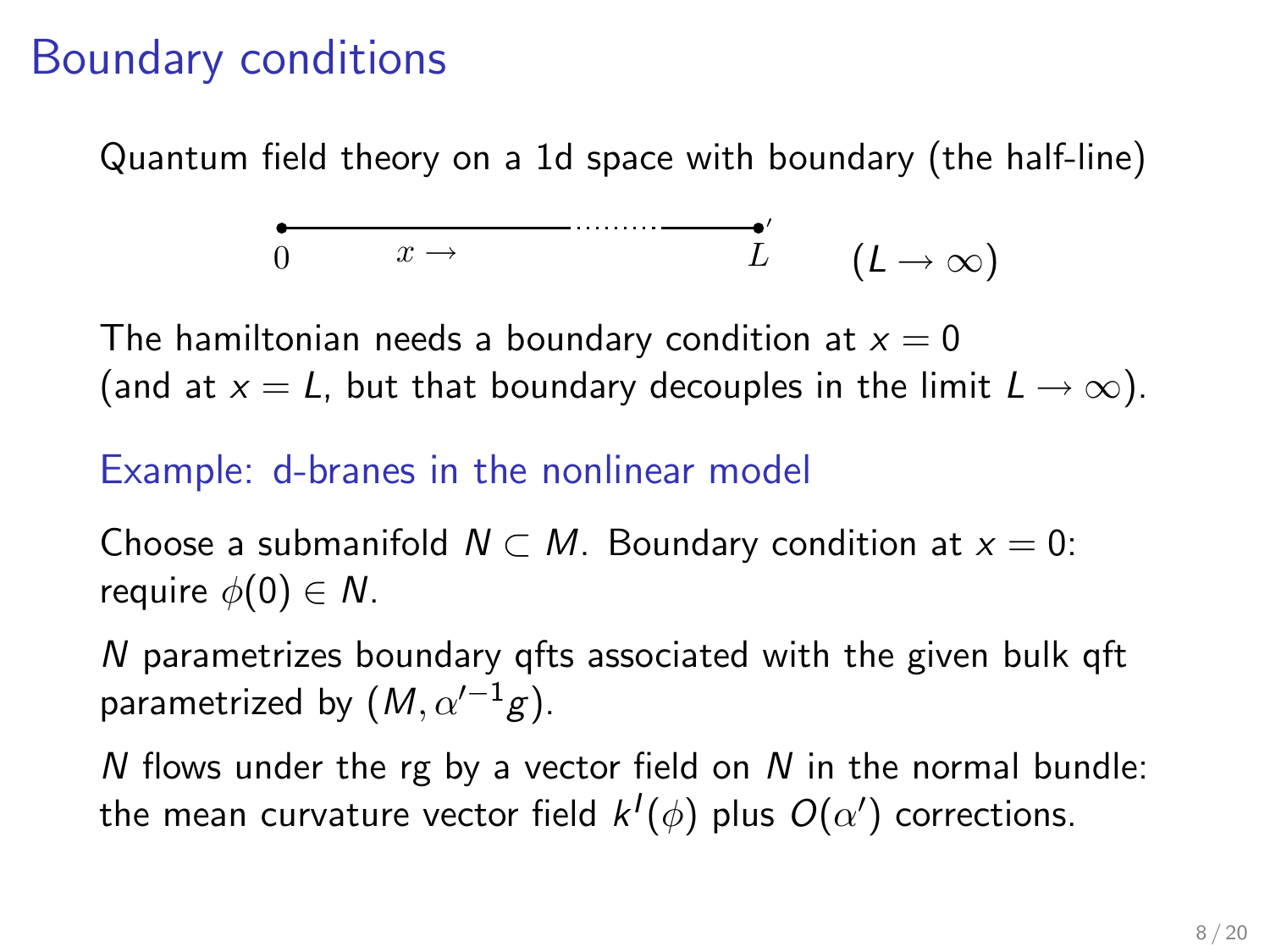## The space of qfts with boundary condition

For a given bulk qft, the space of possible boundary conditions is parametrized by the boundary coupling constants  $\lambda^a$  that couple to operators  $\mathcal{O}_a$  localized at the boundary,  $x = 0$ .

$$
H = H(0) - \lambda^a \mathcal{O}_a
$$

Under the rg, the  $\lambda^a$  flow along a vector field  $\beta^a$ .

$$
\delta \lambda^{a} \sim \text{ normal vector fields } v^{I}(\phi) \text{ on } N
$$
  

$$
\delta \lambda^{a} \mathcal{O}_{a} \sim v^{I}(\phi(0)) \alpha'^{-1} g_{IJ} \partial_{x} \phi^{J}(0)
$$
  

$$
\beta^{a} \sim k^{I}(\phi) + O(\alpha')
$$

The space of boundary qfts forms a bundle over the space of bulk qfts. The rg flow on the boundary qfts is a lift of the rg flow on the bulk qfts.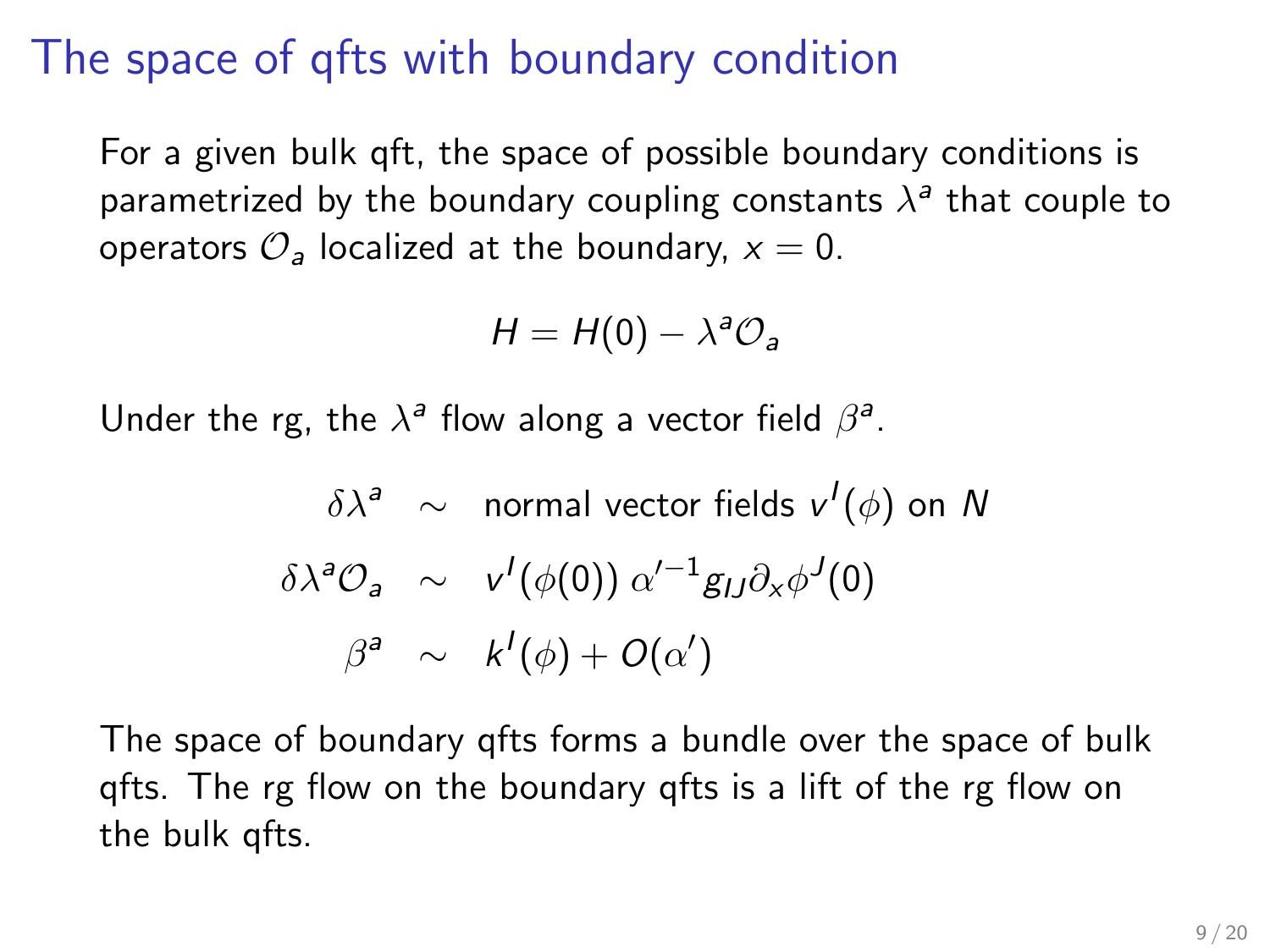## The space of boundary qfts

Specialize to bulk fixed point qfts,  $\beta^i=0$ , the bulk *conformal field* theories (cf. the Ricci-flat manifolds and Ricci-solitons).

The space of boundary conditions are the *boundary qfts*.

Only the boundary coupling constants  $\lambda^a$  flow.

The boundary qfts describe a certain class of quantum wires – bulk critical – for use in quantum circuits. Boundaries are the simplest form of circuit junction.

### Proposal (DF, cond-mat/0505084, 0505085)

Circuits made of bulk-critical quantum wires, joined at boundaries and junctions, would be ideal for asymptotically large-scale quantum computers (esp. the  $c = 24$  Monster-symmetric bulk cft).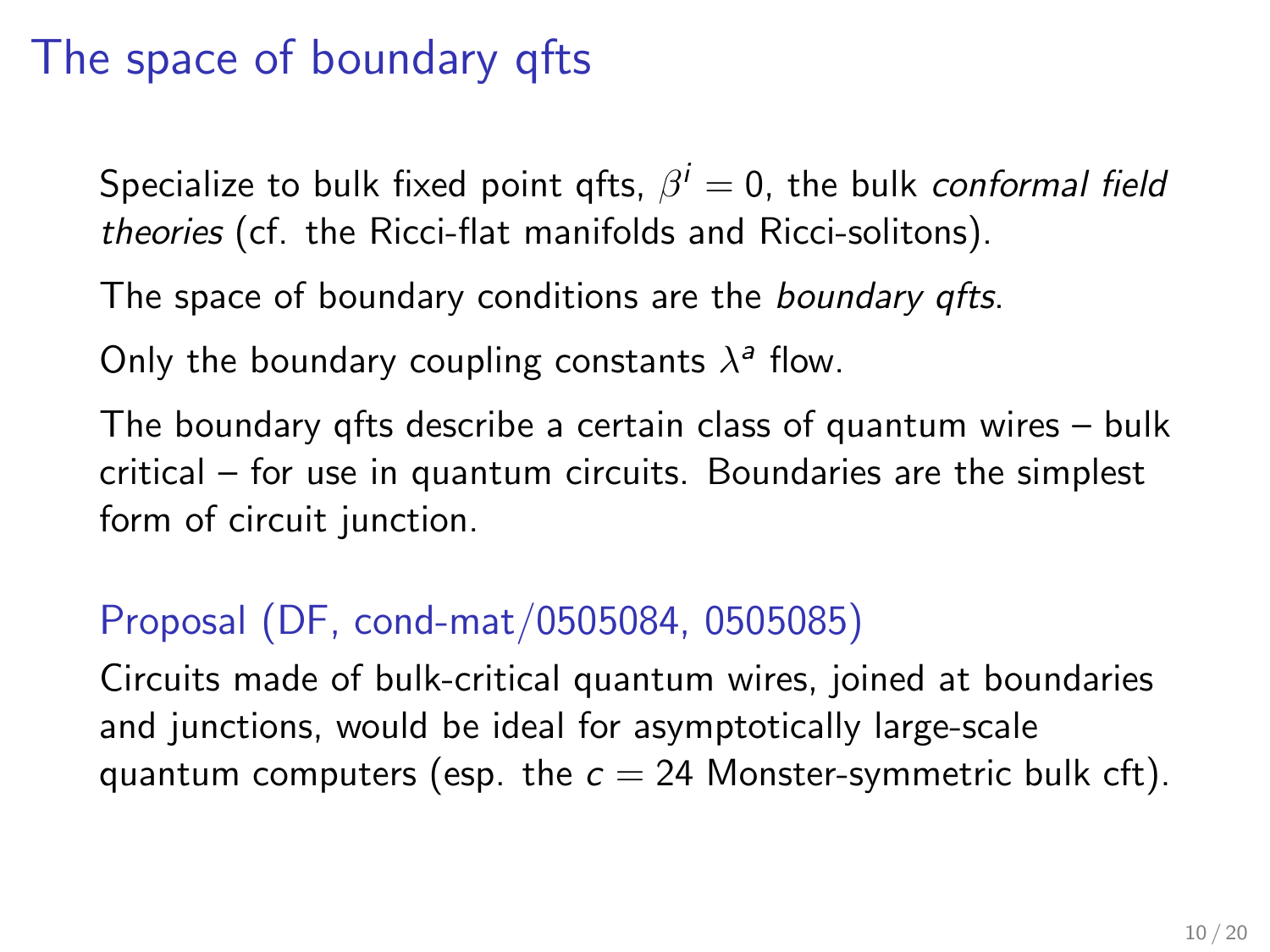## Equilibrium at temperature  $T = 1/\beta$

equilibrium density matrix:  $\rho_{\beta}=Z^{-1}e^{-\beta H} \qquad Z={\rm tr}\; e^{-\beta H}$ 

entropy: 
$$
S = \text{tr} \left( -\rho_{\beta} \ln \rho_{\beta} \right) = \left( 1 - \beta \frac{\partial}{\partial \beta} \right) \ln Z
$$

expectation values:  $\langle \mathcal{O} \rangle = \text{tr} \rho_\beta \mathcal{O} \qquad \langle \mathcal{O}(t) \rangle = \langle \mathcal{O} \rangle$ 

correlation functions:

$$
\langle \mathcal{O}_1(t) \mathcal{O}_2(0) \rangle = Z^{-1} \operatorname{tr} \left( e^{-\beta H} e^{itH} \mathcal{O}_1 e^{-itH} \mathcal{O}_2 \right)
$$

analytic in  $\tau = it$ ,  $0 < \text{Re } \tau < \beta$ 

KMS condition:  $\langle O_1(t - i\beta) O_2(0) \rangle = \langle O_2(0) O_1(t) \rangle$ 

connected correlation functions:  $\langle \mathcal{O}_1 \mathcal{O}_2 \rangle_c = \langle \mathcal{O}_1 \mathcal{O}_2 \rangle - \langle \mathcal{O}_1 \rangle \langle \mathcal{O}_2 \rangle$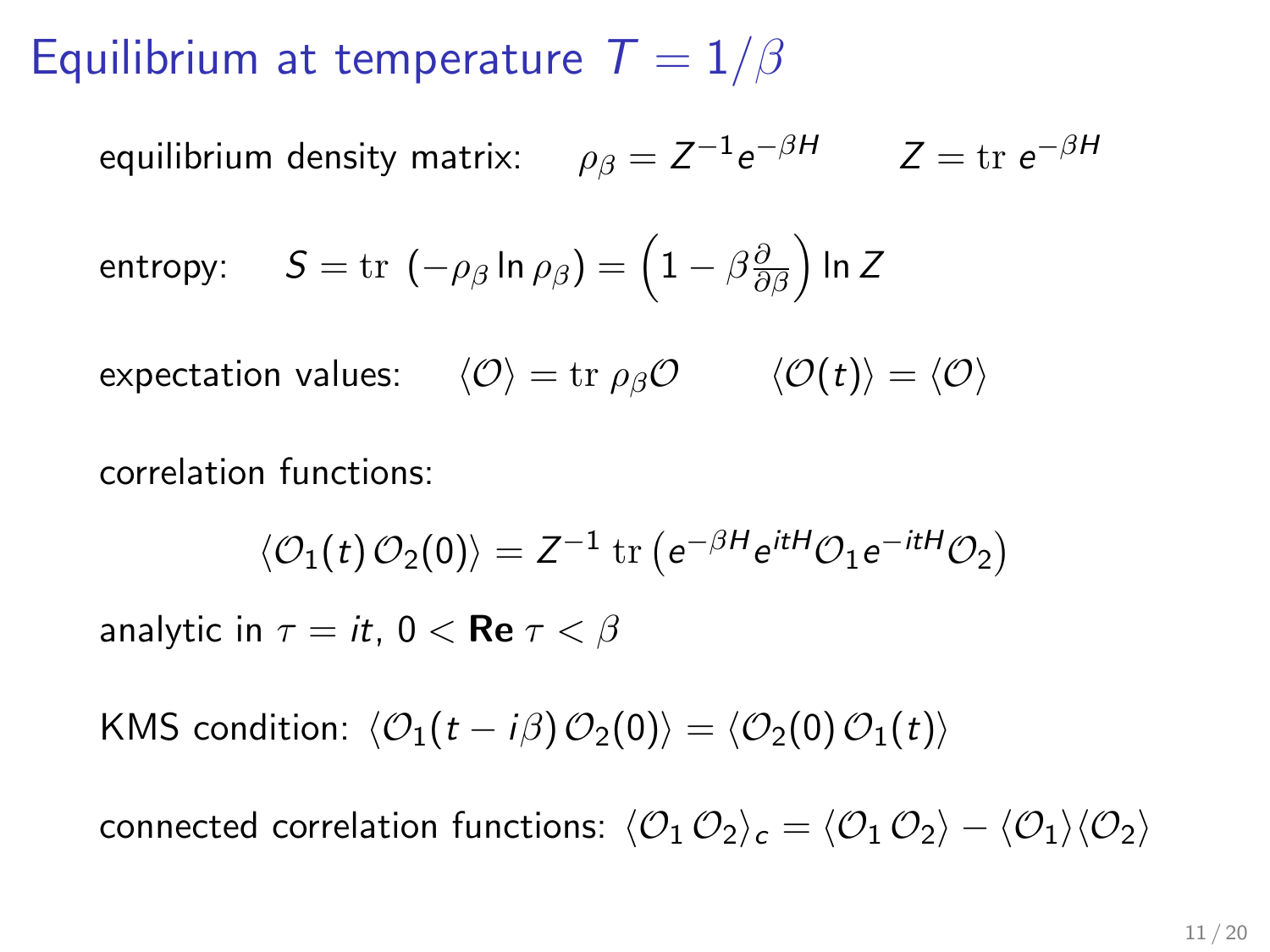$$
\underbrace{0 \qquad x \to \qquad \qquad L'} \qquad (L \to \infty)
$$

Bulk conformal invariance (i.e., bulk rg fixed point) implies

$$
\ln Z = \ln z(\Lambda \beta, \lambda) + \frac{\pi c}{6} \frac{L}{\beta} + \ln z' \qquad \frac{L}{\beta} \gg 1
$$

(c is the central charge of the Virasoro algebra of the bulk cft.)

So

$$
\mathcal{S} = \mathsf{s}(\mathsf{\Lambda}\beta,\lambda) + \frac{\pi\mathsf{c}}{3}\frac{\mathsf{L}}{\beta} + \mathsf{s}' \qquad \frac{\mathsf{L}}{\beta} \gg 1
$$

s is the boundary entropy. It carries all the dependence on the boundary coupling constants  $\lambda^a$  (the boundary condition at  $x=0$ ),

$$
\frac{\partial S}{\partial \lambda^a} = \frac{\partial s}{\partial \lambda^a}
$$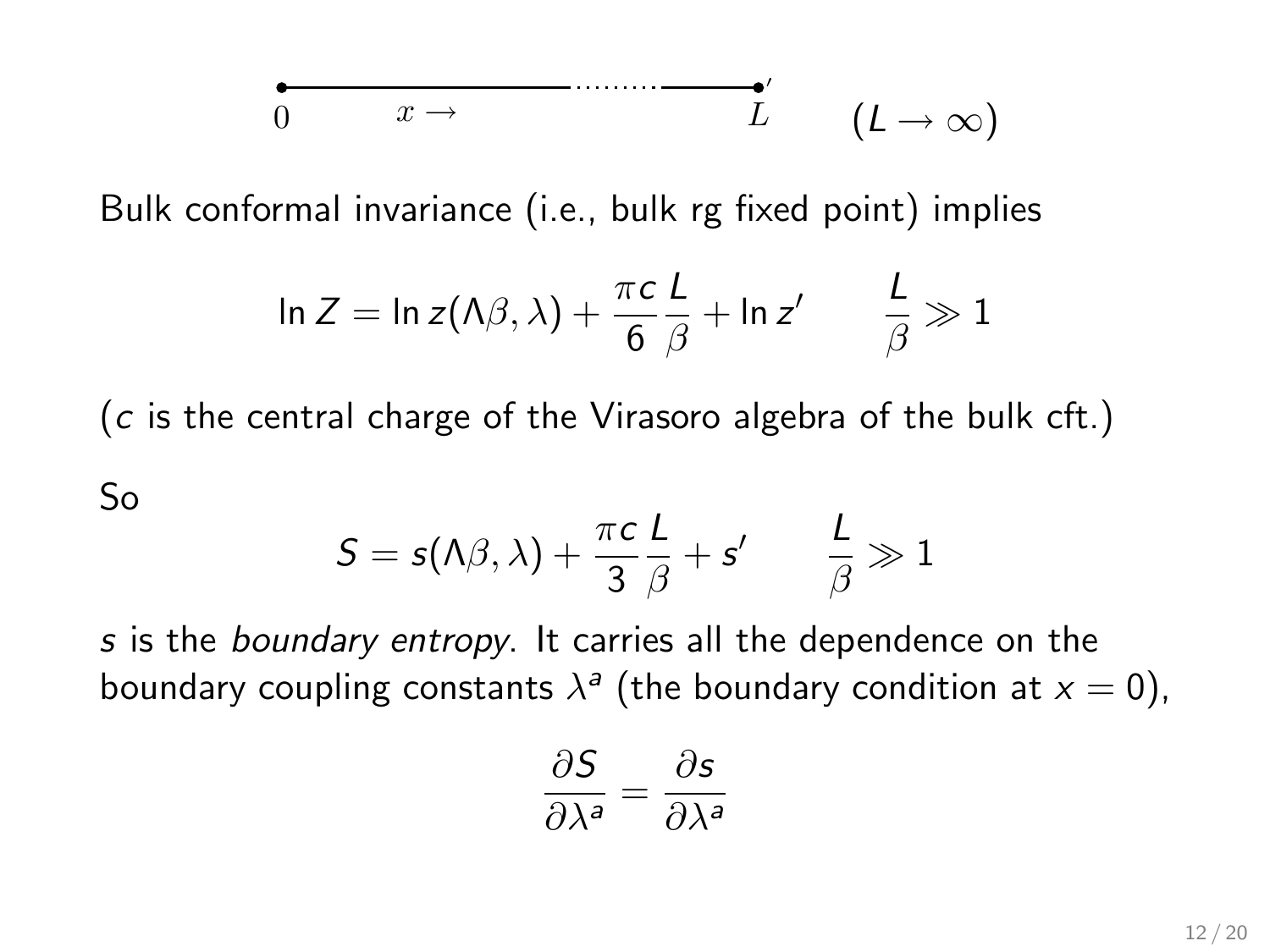### Boundary gradient formula

$$
\frac{\partial s}{\partial \lambda^a} = -g_{ab}(\lambda)\beta^b(\lambda)
$$

 $g_{ab}(\lambda)$  a positive-definite metric on the space of boundary qfts

$$
g_{ab}(\lambda) = \beta \int_0^\beta d\tau \, [1 - \cos(2\pi\tau/\beta)] \, \langle \mathcal{O}_a(-i\tau) \mathcal{O}_b(0) \rangle_c
$$

s decreases along the flow (2nd law of boundary thermodynamics)

$$
\beta\frac{\partial s}{\partial \beta}=\Lambda\frac{\partial s}{\partial \Lambda}=\beta^a\frac{\partial s}{\partial \lambda^a}=-\beta^a g_{ab}\beta^b\leq 0
$$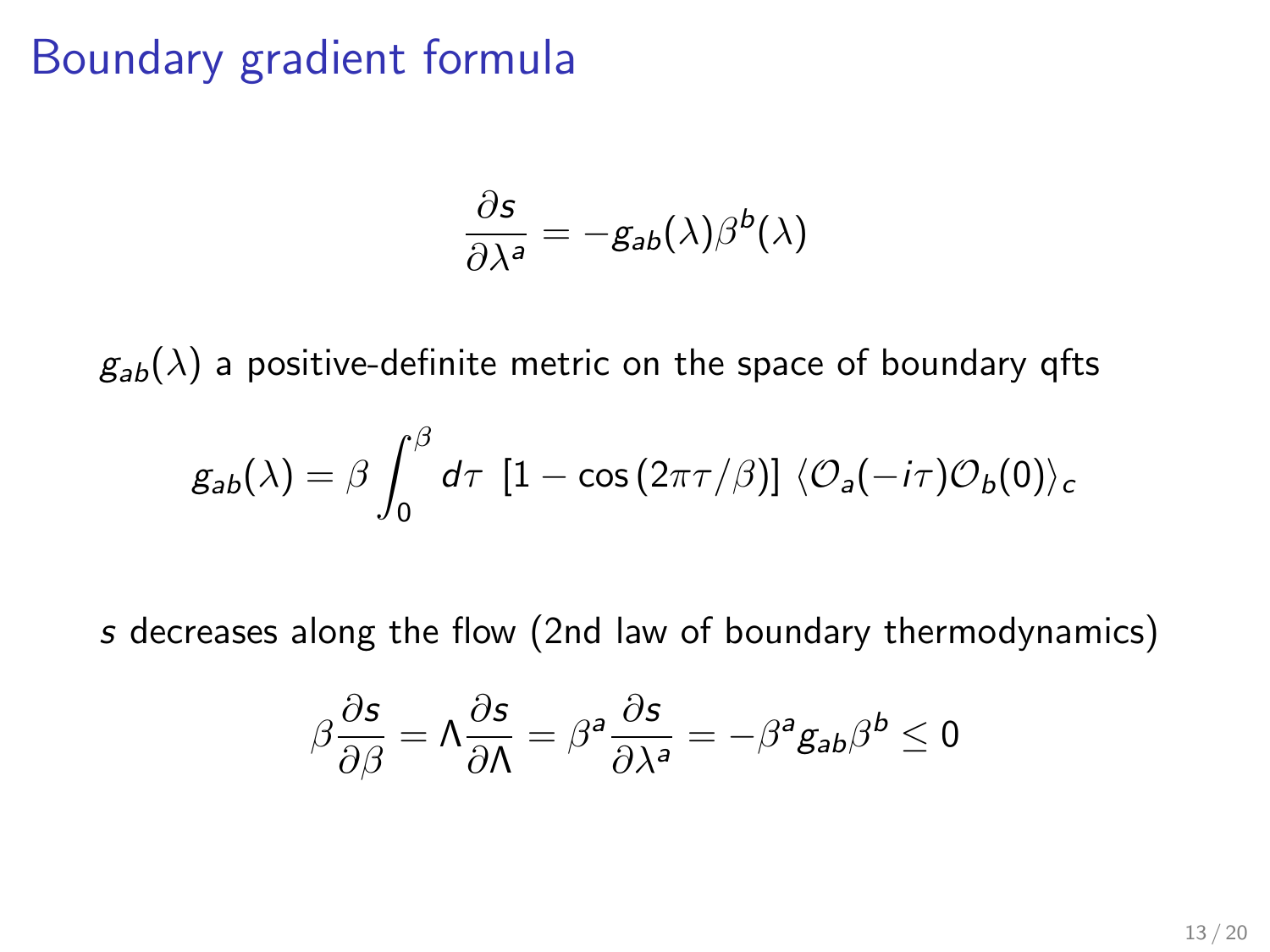### Comments

s is not the entropy of a density matrix ( $\exists$  examples with  $s < 0$ ).

We have not succeeded in putting a lower bound on s:

- $\triangleright$  no universal lower bound
- $\triangleright$  no lower bound per bulk cft
- $\triangleright$  no lower bound for a given boundary qft (rg trajectory)

The proof of the gradient formula depends on a strong assumption: essentially that the rg trajectory emerges from an ultraviolet (ancient) fixed point. This assumption is physically reasonable, but we do not understand why it should be necessary.

rg-covariance of the metric seems to need a slightly stronger assumption (maybe not physically reasonable).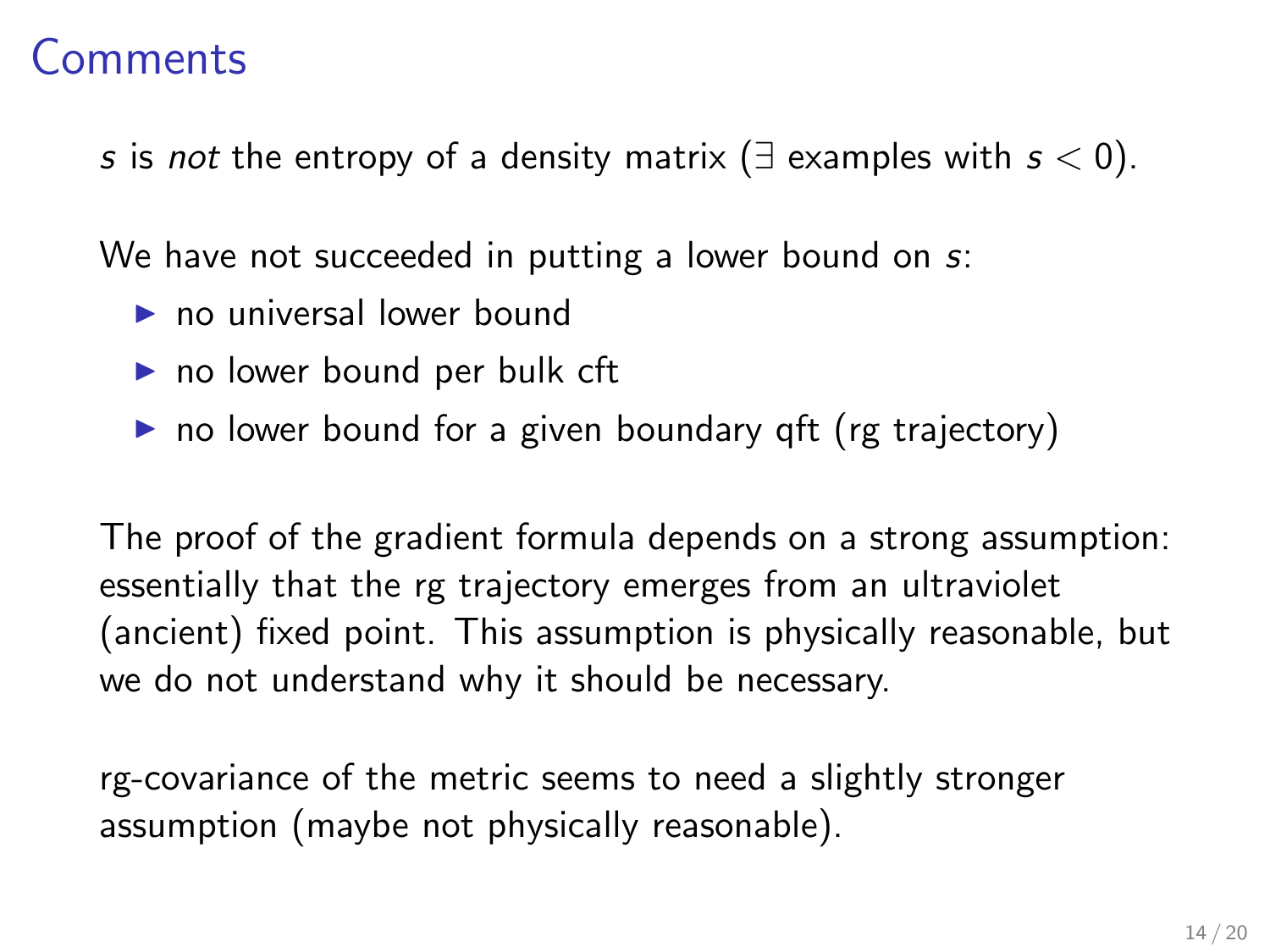### The proof

$$
\partial_{a} s = \partial_{a} S = \partial_{a} \left( 1 - \beta \frac{\partial}{\partial \beta} \right) \ln Z = \left( 1 - \beta \frac{\partial}{\partial \beta} \right) \beta \langle O_{a} \rangle
$$

$$
= -\beta^{2} \frac{\partial}{\partial \beta} \langle \phi_{a} \rangle = \beta^{2} \langle H O_{a} \rangle_{c}
$$

The hamiltonian is local:

$$
H=\int_0^\infty dx\ \mathcal{E}(x,t)\,.
$$

Separate into boundary and bulk energies:  $H = h<sub>\epsilon</sub>(t) + H<sub>\epsilon</sub>(t)$ 

$$
h_{\epsilon}(t) = \int_0^{\epsilon} dx \; \mathcal{E}(x,t) \qquad H_{\epsilon}(t) = \int_{\epsilon}^{\infty} dx \; \mathcal{E}(x,t)
$$

$$
\beta^{-2}\partial_{\pmb a} s = \langle h_\epsilon(t) \, {\mathcal O}_{\pmb a}(0) \rangle_c + \langle H_\epsilon(t) \, {\mathcal O}_{\pmb a}(0) \rangle_c
$$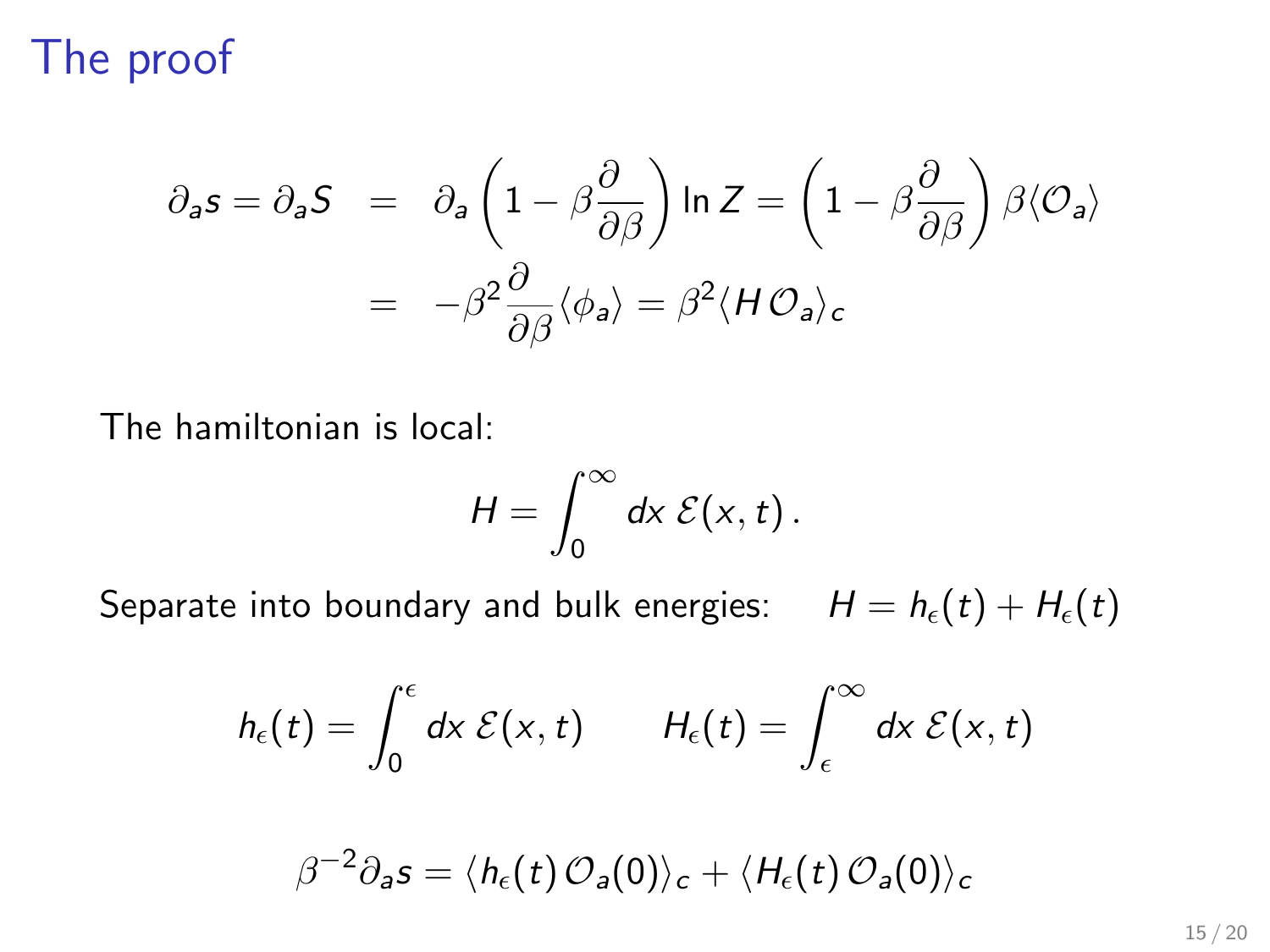Fourier transform:

$$
f_a(\omega) = \int_{-\infty}^{\infty} dt \ e^{i\omega t} \langle h_{\epsilon}(t) \mathcal{O}_a(0) \rangle_c
$$

$$
F_a(\omega) = \int_{-\infty}^{\infty} dt \ e^{i\omega t} \langle H_{\epsilon}(t) \mathcal{O}_a(0) \rangle_c
$$

$$
2\pi \delta(\omega) \beta^{-2} \partial_a s = f_a(\omega) + F_a(\omega)
$$

Bulk conformal invariance implies a sum rule:

$$
\int \frac{d\omega}{2\pi} \, \left[\frac{(2\pi/\beta)^2}{\omega^2 + (2\pi/\beta)^2}\right] \left(\frac{1 - e^{-\beta\omega}}{\beta\omega}\right) F_a(\omega) = 0
$$

from which

$$
\frac{\partial s}{\partial \lambda^a} = \int \frac{d\omega}{2\pi} \left[ \frac{(2\pi/\beta)^2}{\omega^2 + (2\pi/\beta)^2} \right] \left( \frac{1 - e^{-\beta \omega}}{\beta \omega} \right) f_a(\omega)
$$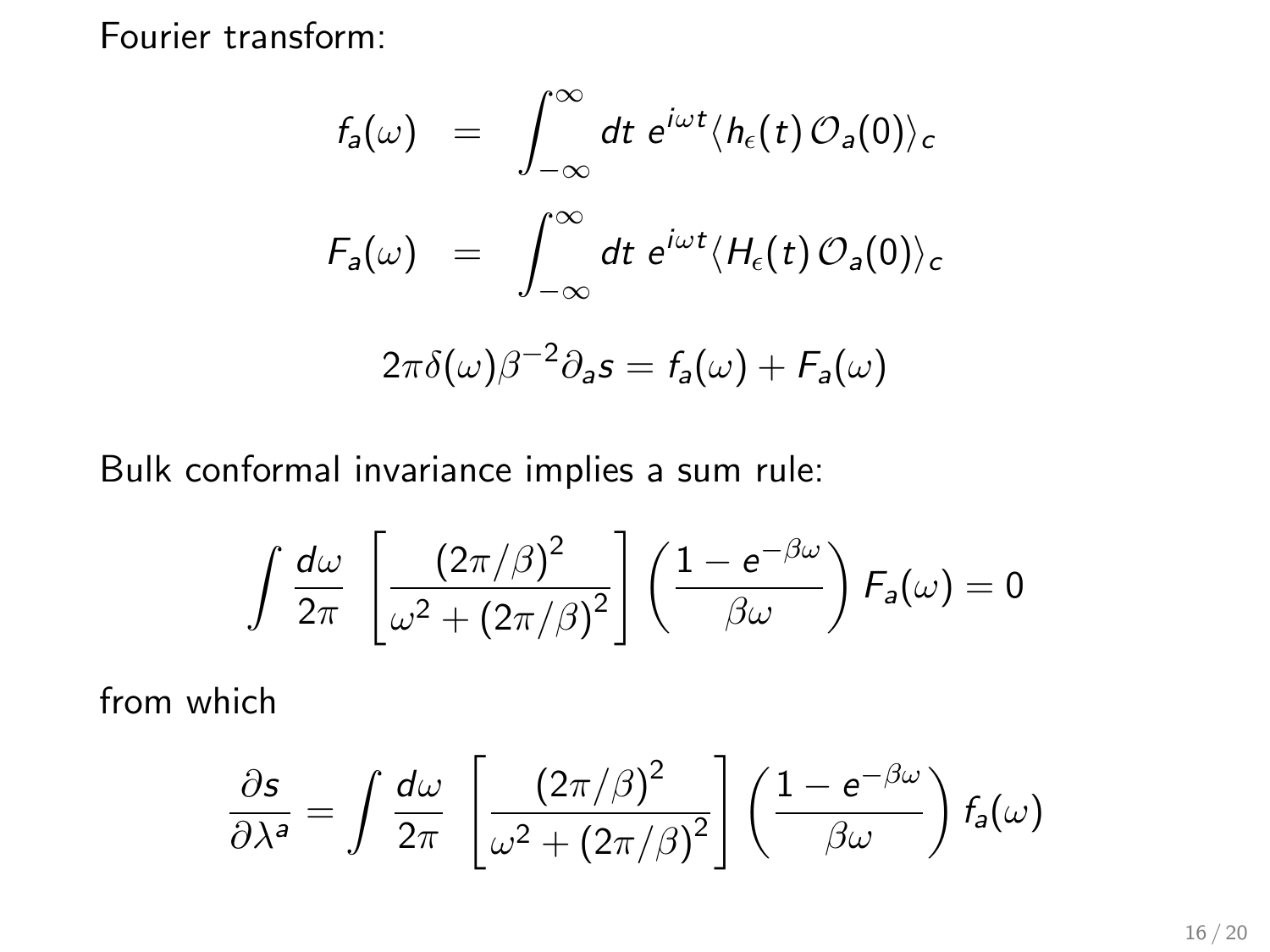Invert the F.T. and analytically continue to  $\tau = it$  to get

$$
\frac{\partial s}{\partial \lambda^a} = \beta \int_0^\beta d\tau \, \left[1 - \cos(2\pi \tau/\beta)\right] \, \langle h_\epsilon(-i\tau) \mathcal{O}_a(0) \rangle_c
$$

We can substitute  $h_\epsilon(t)=-\beta^a\mathcal{O}_a(t)$  as suggested by

$$
\beta\frac{\partial\ln z}{\partial\beta}=-\langle\beta h_{\epsilon}\rangle=\Lambda\frac{\partial\ln z}{\partial\Lambda}=\beta^a\frac{\partial\ln z}{\partial\lambda^a}=\beta^a\langle\beta\mathcal{O}_a\rangle
$$

with this substitution

$$
\frac{\partial s}{\partial \lambda^a} = \beta \int_0^\beta d\tau \, [1 - \cos(2\pi \tau/\beta)] \, \langle -\beta^b \mathcal{O}_b(-i\tau) \mathcal{O}_a(0) \rangle_c = -g_{ab}\beta^b
$$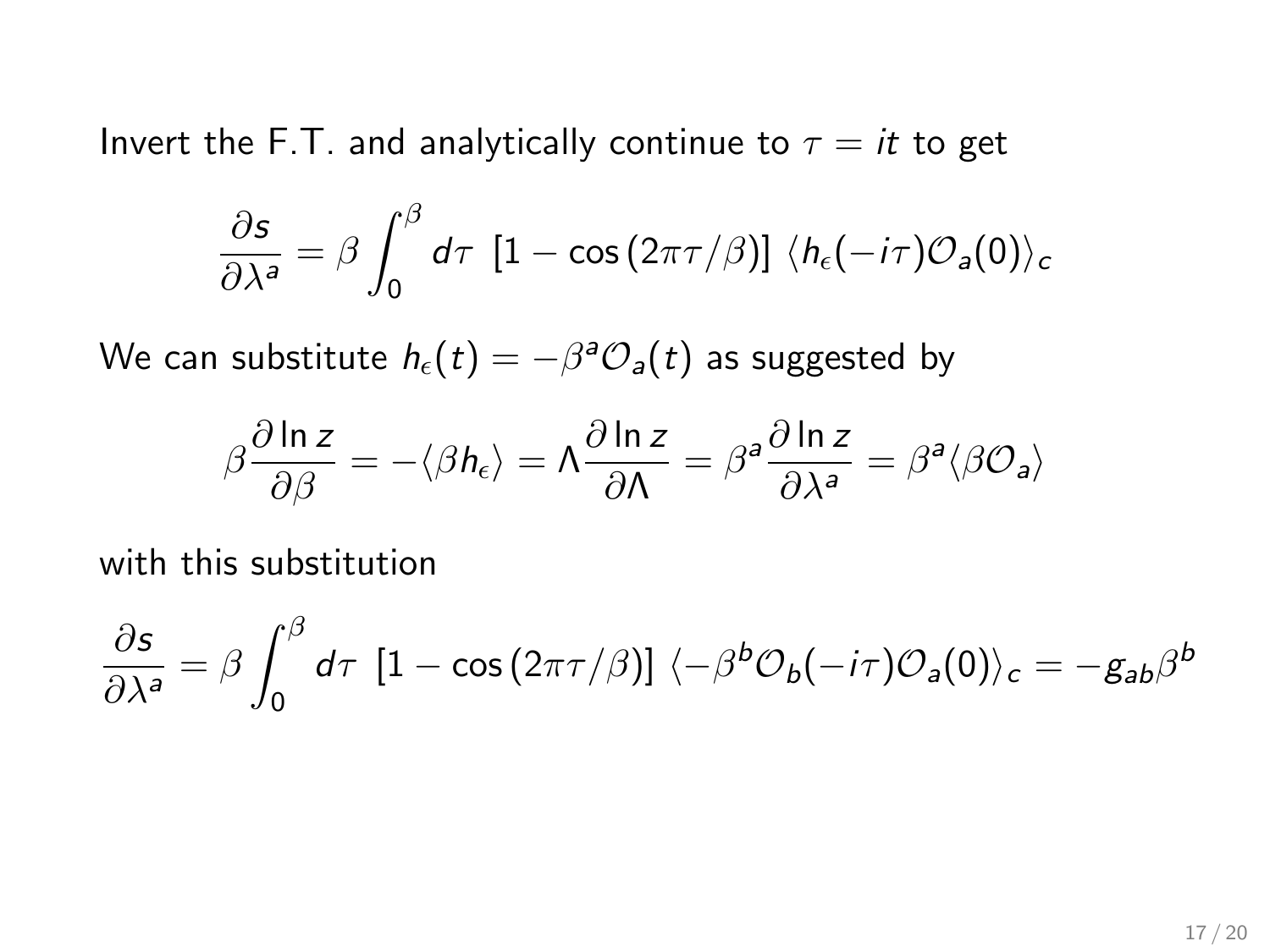### The sum rule

Bulk conformal invariance implies chiral energy flow:

$$
\mathcal{E}(x,t) = \mathcal{E}_R(x - vt) + \mathcal{E}_L(x + vt) \quad x > 0 \qquad (v = 1)
$$
  
Locality:

 $[\mathcal{E}_R(x-t), \mathcal{O}_a(0)] = 0 \quad x-t > 0, \quad [\mathcal{E}_L(x+t), \mathcal{O}_a(0)] = 0 \quad x+t > 0$ so we can construct analytic response functions

$$
R_a^+(\omega) = \int dt \ e^{i\omega(t-x)} \langle [i\mathcal{E}_R(x-t), \mathcal{O}_a(0)] \rangle \quad \text{analytic for } \text{Im } \omega \ge 0
$$
  

$$
R_a^-(\omega) = \int dt \ e^{i\omega(t+x)} \langle [i\mathcal{E}_L(x+t), \mathcal{O}_a(0)] \rangle \quad \text{analytic for } \text{Im } \omega \le 0
$$
  
The F.T. of the KMS condition gives

$$
F_a(\omega) = \frac{1}{i(1 - e^{-\beta \omega})} \left[ \frac{R_a^+(\omega)}{\omega + i0^+} + \frac{R_a^-(\omega)}{\omega - i0^+} \right] \quad (R_a^{\pm}(0) = 0).
$$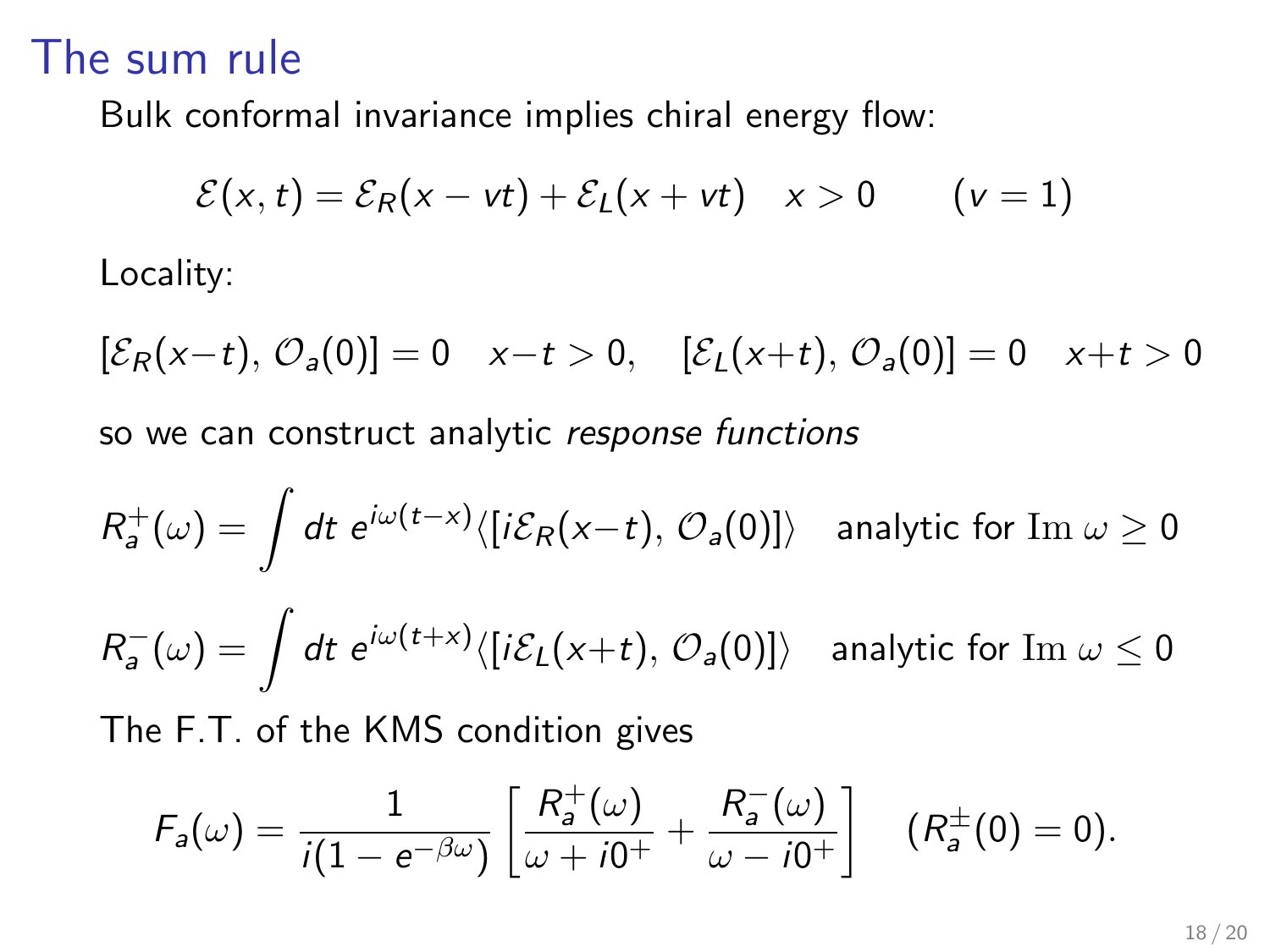So the sum rule is

$$
\int \frac{d\omega}{2\pi} \left[ \frac{\left(2\pi/\beta\right)^2}{\omega^2 + \left(2\pi/\beta\right)^2} \right] \frac{1}{i\beta\omega} \left[ \frac{R_a^+(\omega)}{\omega + i0^+} + \frac{R_a^-(\omega)}{\omega - i0^+} \right] = 0
$$

and follows from the vanishing formulas

$$
R^+(2\pi i/\beta)=R^-(-2\pi i/\beta)=0
$$

which we get by using first KMS

$$
\langle \mathcal{E}_R(x-t) \mathcal{O}_a(0) \rangle_c = \int \frac{d\omega}{2\pi i} e^{-i\omega(t-x)} \frac{R^+(\omega)}{1 - e^{-\beta\omega}}
$$
  
= 
$$
\sum_{n=1}^{\infty} e^{n(t-x)2\pi/\beta} R_a^+(2\pi i n/\beta)
$$

then the bulk quantization (where  $-x$  is imaginary time,  $\tau$  space)

$$
\langle \mathcal{E}_R(x+i\tau) \mathcal{O}_a(0) \rangle_c = \langle B | \mathcal{O}_a(0) \mathcal{E}_R(x+i\tau) | 0 \rangle
$$
  
= 
$$
\langle B | \mathcal{O}_a(0) \sum_{n=2}^{\infty} e^{n(-i\tau - x)2\pi/\beta} L_n | 0 \rangle
$$